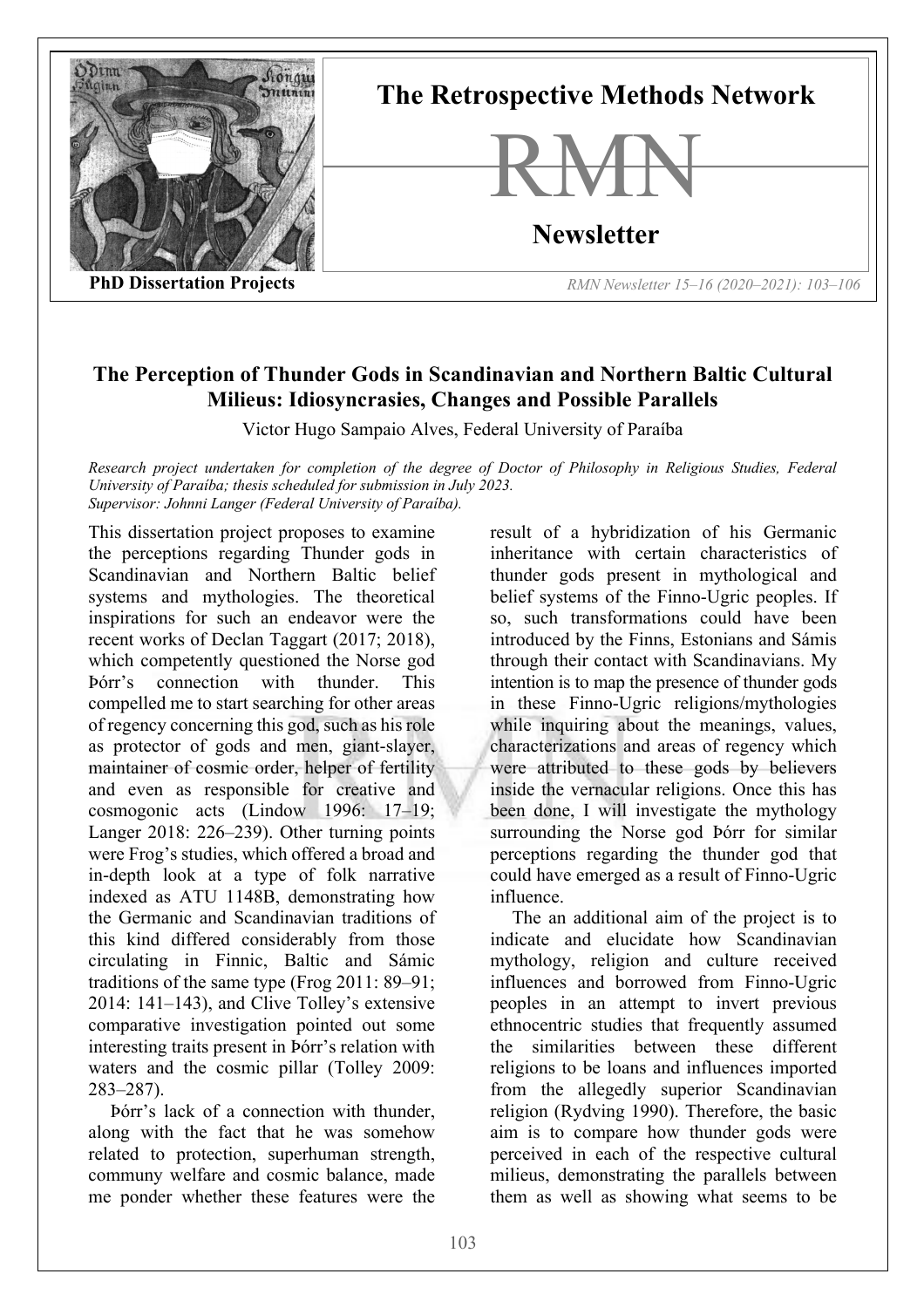peculiar to each system. If changes and evolution in the perception of the thunder god within a religious system are observed, these will also be indicated.

### *Methodology and Theoretical Framework*

The first step of the research is to map the presence of thunder gods inside each mythology (Scandinavian, Finnic, Sámic), attempting to understand how they were perceived and how they have operated within their traditions as symbols and models for understanding the world. In other words, it is a scrutinizing procedure to look for internal balance, steadiness and incoherence in the symbolic representation of these gods. The second step constitutes the main objective of the research, dedicated to putting these different traditions in a broad comparative perspective. Steps one and two correspond, respectively, to what Schjødt named 'first' and 'fourth' levels of comparison (Schjødt 2017a: 72). Since these different mythologies and systems of belief belong to peoples who have established cultural and historical contacts and exchanges, my proposal consists in what is called a genetic comparison (Schjødt 2017b: 2).

Mythology is approached in a broad sense as a system of signs and structures that are emotionally invested models for interpreting experience of both the seen and unseen worlds, with which people, then, interact (Frog 2015; 2018). Such a conception enables us to discuss these interactions as mythic discourses, allowing mythic narratives to be seen not only as stylistically representative of their respective genres, but as cultural discourses of which meaning can be analyzed on the levels of text, performance and oral tradition: it provides us with the tools to give an approximate answer of how mythic tradition operates and works as a means of constructing the community and the individual's ego, as well as a mode of interpreting feelings and experiences (Siikala 2012: 34–35). Within mythic discourses are mental images, through which mythological phenomena are perceive by 'seeing' them instead of comprehending them logically or through abstract concepts. The act of interpretation creates in our minds mental images that could never be seen in reality; images that acquire meaning by referring to

phenomena from the mythic world. These images, of course, do not rise out of nothing but belong to a specific culture that will offer people a large – although limited – number of such shared images that may be engaged unconsciously (Siikala 2002: 47–49). Bearing this in mind, it is possible that the perception of thunder gods in Scandinavian and Northern Baltic areas could be fairly diverse and varied, although such variation would have been limited.

It is therefore impossible to separate the thunder gods present in these mythological systems from the contemporaneous mentality of their societies. This mentality is a set of cognitive, experiential, action-governing models for perceiving and analyzing the world; these models create and organize the perceptible expressions of a culture, and thus mentality becomes fixed and is transmitted along with these representations (Siikala 2002: 28). That being said, my objective is precisely to identify the roles of thunder gods in regard to these models of perception. These theoretical premises are the main foundations of my research.

Schjødt's (2013) notion of 'semantic center' will be utilized as a tool in order to effectually identify and clarify the functions, characteristics, values, regencies and portrayals each of these thunder gods receive (and in turn, give) within their mythological systems.

## *Research Materials*

The sources on Þórr are numerous. This is especially true if we consider mythological narratives in which, despite not being a protagonist, he is still somehow mentioned. His presence will be sought in materials such as The Prose Edda (with focus on *Gylfaginning*  and *Skáldskaparmál*); in Eddic Poems (*Vǫluspá*, *Grímnismál*, *Skírnismál*, *Hárbarðsljóð*, *Hymiskviða*, *Lokasenna* and *Þrymskviða*); in some of the *Íslendingasögur*  (*Eyrbyggja saga*, *Eiríks saga rauða*, *Hallfreðar saga vandræðaskálds*, *Njáls saga*) and *Fornaldarsögur* (*Gautreks saga*, *Egils saga einhenda ok Ásmundar berserkjabana*, *Þorsteins þáttr bæjarmagns*); and finally in skaldic poems such as *Þórsðrápa*, *Ragnarsðrápa*, *Húsðrápa* and *Haustlöng*. The thunder gods from Finno-Ugric mythologies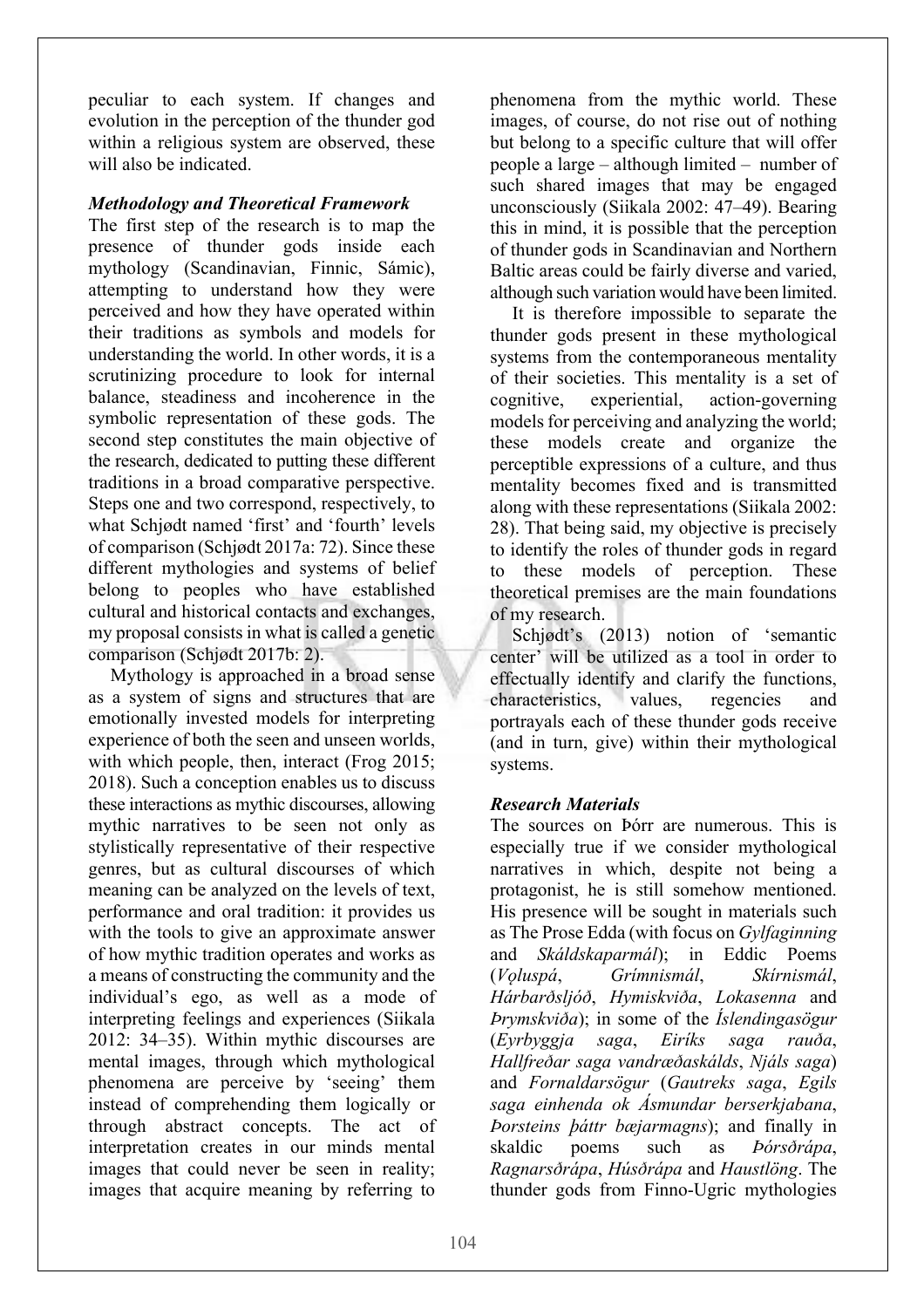we intend to analyze (Finnish, Sáami, and Estonian) will be pursued mainly in the folklore corpus encompassing oral traditions, poems, laments, short tales, incantations and the like (Kuusi, Bosley & Branch 1977; Honko et al. 1994; Jauhiainen 1998; Virtanen & DuBois 2000; Kurrik 2013; Koskimies & Itkonen 2019). In the case of Saami traditions, other works will be taken into account, as for example Johannes Schefferus' *Lapponia*  (1674) and Lars Levi Laestadius' *Fragments of Lappish Mythology* (2002).

The primary sources to be analyzed indeed constitute a considerably long list. However, since the object of interest is well defined and fairly specific, it must be taken into account that the manifestation of thunder gods in many of these textual materials is brief, if not, in some cases, superficial. Also, the fact that these sources differ greatly from each other both chronologically as well as in their nature (epic poetry, oral prose folklore, incantations, prose sagas, fieldwork reports, bibliographic studies) will be kept at sight. Unfortunately, this is an arbitrary fact imposed by the nature of the sources themselves if one intends to study these different cultures from a comparative perspective. Nevertheless, the social, historical and cultural context in which each of these sources was written or collected will be made explicit and taken into consideration at all times. If we are to comprehend the perception of thunder gods and their role in contemporary thinkingmodels, it is not possible to separate such perceptions from the cultural milieu where they circulated and with which they established a network of dialogic relations.

This is an endeavor to bring Finno-Ugric studies to Brazil, where the field is practically nonexistent. Besides my master's thesis, which discussed some of the sources on Ukko, Hovregaellies and Þórr (Sampaio Alves 2019), nothing related to Finno-Ugric studies has been developed here. I hope this PhD research will not only bring relevant conclusions regarding thunder gods in the area, but that it will also turn the attention of a Portuguese audience to this thematic field of study.

# *Works Cited*

#### *Sources*

- Honko, Lauri, Senni Timonen & Michael Branch (ed. & trans.). 1994. *The Great Bear: A Thematic Anthology of Oral Poetry in the Finno-Ugrian Languages*. Helsinki: Finnish Literature Society.
- Jauhiainen, Marjatta. 1998. *The Type and Motif Index of Finnish Belief Legends and Memorates: Revised and Enlarged Edition of Lauri Simonsuuri's Typen- und Motivverzeichnis der finnischen mythischen Sagen (FFC No. 182)*. FF Communications 267. Helsinki: Academia Scientiarum Fennica.
- Koskimies, August V., & Toivo I. Itkonen. 2019. *Inari Sámi Folklore: Stories from Aanaar*. Ed. & trans. Tim Frandy. Madison: University of Wisconsin Press.
- Kuusi, Matti, Keith Bosley & Michael Branch. 1977. *Finnish Folk Poetry: Epic*. Helsinki: Finnish Literature Society.
- Laestadius, Lars Levi. 2002. *Fragments of Lappish Mythology*. Ed. Juha Pentikäinen. Trans. Börje Vähämäki. Beaverton: Aspasia Books.
- *The Poetic Edda*. Trans. Carolyne Larrington. Oxford: Oxford University Press, 2014.
- Schefferus, Johannes. 1674. *The History of Lapland*. Oxford.
- Sturluson, Snorri. 1995. *The Prose Edda*. Trans. Anthony Faulkes. London: Everyman.

#### *Literature*

- Frog. 2011. "Circum-Baltic Mythology? The Strange Case of the Theft of the Thunder Instrument (ATU 1148B)". *Archaeologia Baltica* 15: 78–99.
- Frog. 2014. Germanic Traditions of the Theft of the Thunder-Instrument (ATU 1148B): An Approach to Þrymskviða and Þórr's Adventure with Geirrøðr in a Circum-Baltic Perspective". In *New Focus on Retrospective Methods: Resuming Methodological Discussions: Case Studies from Northern Europe*. Ed. Eldar Heide & Karen Bek-Pedersen. FF Communications 307. Helsinki: Academia Scientiarum Fennica. Pp. 120–162.
- Frog. 2015. "Mythology in Cultural Practice: A Methodological Framework for Historical Analysis". *RMN Newsletter* 10: 33–57.
- Frog. 2018. "Myth". *Humanities* 7(1:14): 1–39.
- Langer, Johnni. 2018. "Thor, estrelas e mitos: uma interpretação etnoastronômica da narrativa de Aurvandil". *Revista Brasileira de História das Religiões* 11(31): 221–256.
- Lindow, John. 1996. "Thor's Duel with Hrungnir". *Alvíssmal* 6: 3–20.
- Kurrik, Juhan. 2013. *Estonian Folk Songs*. Tartu: University of Tartu Press.
- Rydving, Håkan. 1990. "Scandinavian-Saami Religious Connections in the History of Research". In *Old Norse and Finnish Religions and Cultic Place-Names – Based on Papers Read at the Symposium on Encounters between Religions in Old Nordic Times and on Cultic Place-Names Held ar Åbo, Finland, on the 19th–21st of August 1987*. Ed. Tore Ahlbäck. Scripta Instituti Donneriani Aboensis 13.